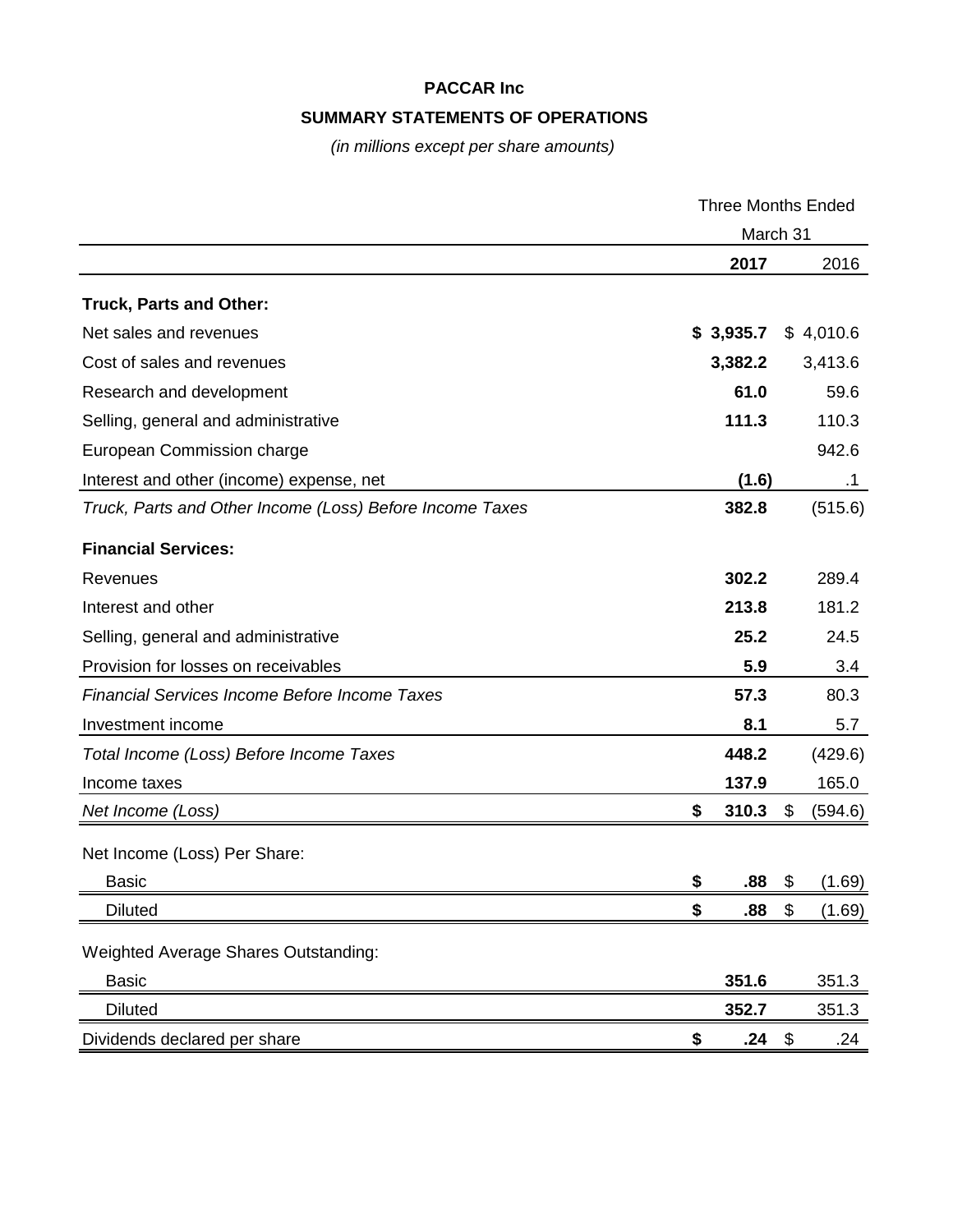# **PACCAR Inc CONDENSED BALANCE SHEETS**

*(in millions)*

|                                               | March 31       |                | December 31 |  |
|-----------------------------------------------|----------------|----------------|-------------|--|
|                                               | 2017           |                | 2016        |  |
| <b>ASSETS</b>                                 |                |                |             |  |
| <b>Truck, Parts and Other:</b>                |                |                |             |  |
| Cash and marketable debt securities           | \$<br>2,894.7  | \$             | 2,922.6     |  |
| Trade and other receivables, net              | 1,145.6        |                | 862.2       |  |
| Inventories, net                              | 772.2          |                | 727.8       |  |
| Property, plant and equipment, net            | 2,270.4        |                | 2,260.0     |  |
| Equipment on operating leases and other, net  | 1,690.4        |                | 1,671.5     |  |
| <b>Financial Services Assets</b>              | 12,266.4       |                | 12,194.8    |  |
|                                               | \$<br>21,039.7 | $\mathfrak{S}$ | 20,638.9    |  |
|                                               |                |                |             |  |
| <b>LIABILITIES AND STOCKHOLDERS' EQUITY</b>   |                |                |             |  |
| <b>Truck, Parts and Other:</b>                |                |                |             |  |
| Accounts payable, deferred revenues and other | \$<br>4,273.1  | \$             | 4,056.2     |  |
| <b>Financial Services Liabilities</b>         | 9,687.3        |                | 9,805.1     |  |
| <b>STOCKHOLDERS' EQUITY</b>                   | 7,079.3        |                | 6,777.6     |  |
|                                               | \$<br>21,039.7 | \$             | 20,638.9    |  |
| <b>Common Shares Outstanding</b>              | 351.3          |                | 350.7       |  |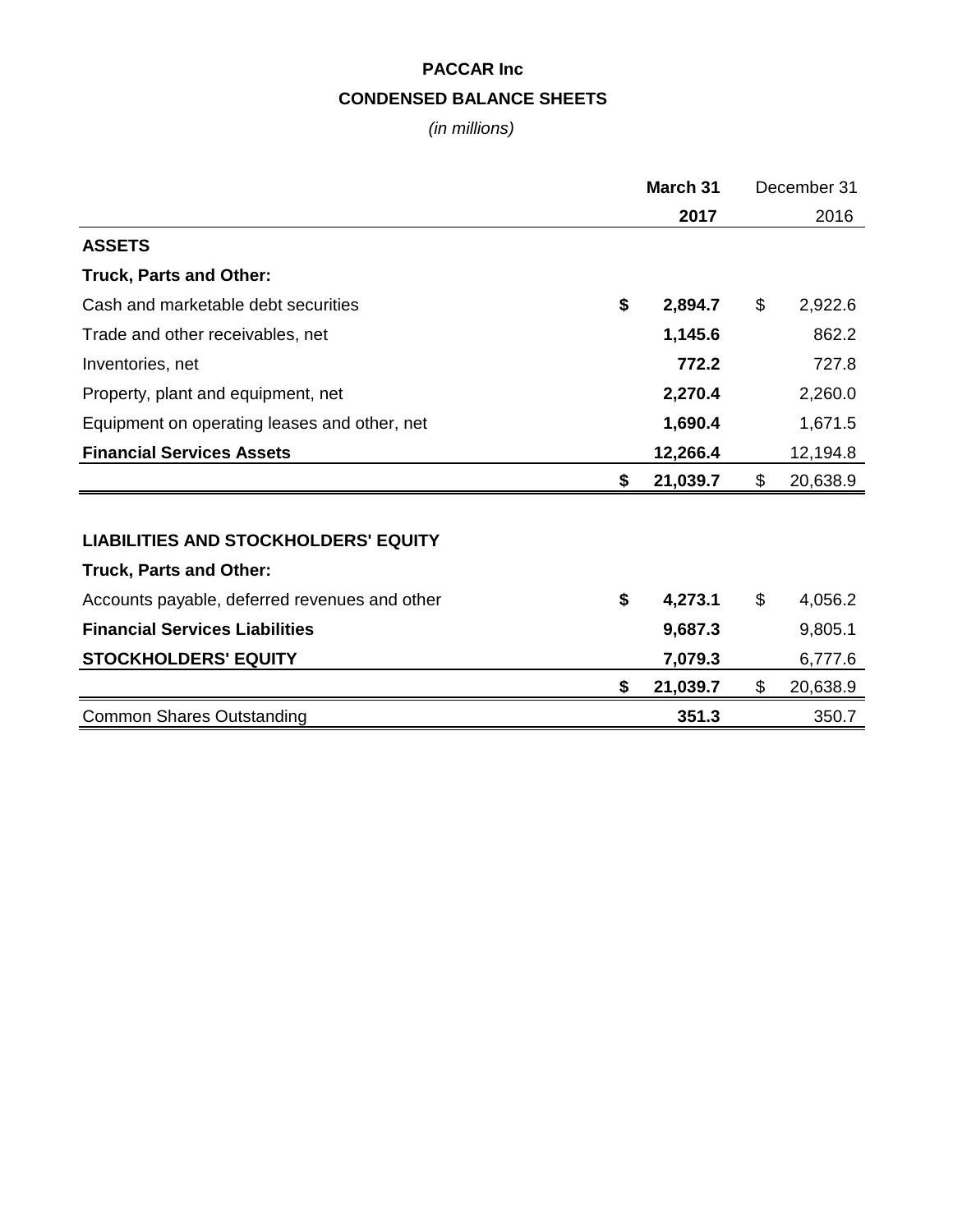## **PACCAR Inc CONDENSED CASH FLOW STATEMENTS**

*(in millions)*

| <b>Three Months Ended March 31</b>                             | 2017        | 2016          |
|----------------------------------------------------------------|-------------|---------------|
| <b>OPERATING ACTIVITIES:</b>                                   |             |               |
| Net income (loss)                                              | \$<br>310.3 | \$<br>(594.6) |
| Depreciation and amortization:                                 |             |               |
| Property, plant and equipment                                  | 73.9        | 75.8          |
| Equipment on operating leases and other                        | 185.3       | 166.7         |
| European Commission charge                                     |             | 942.6         |
| Net change in trade receivables, inventory and payables        | (127.6)     | (15.3)        |
| Net (increase) decrease in wholesale receivables on new trucks | (80.8)      | 73.7          |
| All other operating activities, net                            | 249.4       | 146.9         |
| <b>Net Cash Provided by Operating Activities</b>               | 610.5       | 795.8         |
| <b>INVESTING ACTIVITIES:</b>                                   |             |               |
| Payments for property, plant and equipment                     | (92.7)      | (77.3)        |
| Acquisitions of equipment for operating leases                 | (336.6)     | (340.1)       |
| Net decrease (increase) in financial services receivables      | 31.7        | (4.9)         |
| Net (increase) decrease in marketable securities               | (60.2)      | 14.0          |
| Proceeds from asset disposals                                  | 120.8       | 116.1         |
| <b>Net Cash Used in Investing Activities</b>                   | (337.0)     | (292.2)       |
| <b>FINANCING ACTIVITIES:</b>                                   |             |               |
| Payments of cash dividends                                     | (294.7)     | (576.9)       |
| Purchases of treasury stock                                    |             | (56.3)        |
| Proceeds from stock compensation transactions                  | 17.8        | 2.6           |
| Net decrease in debt                                           | (168.8)     | (92.3)        |
| <b>Net Cash Used in Financing Activities</b>                   | (445.7)     | (722.9)       |
| Effect of exchange rate changes on cash                        | 20.9        | 50.2          |
| <b>Net Decrease in Cash and Cash Equivalents</b>               | (151.3)     | (169.1)       |
| Cash and cash equivalents at beginning of period               | 1,915.7     | 2,016.4       |
| Cash and cash equivalents at end of period                     | \$1,764.4   | \$1,847.3     |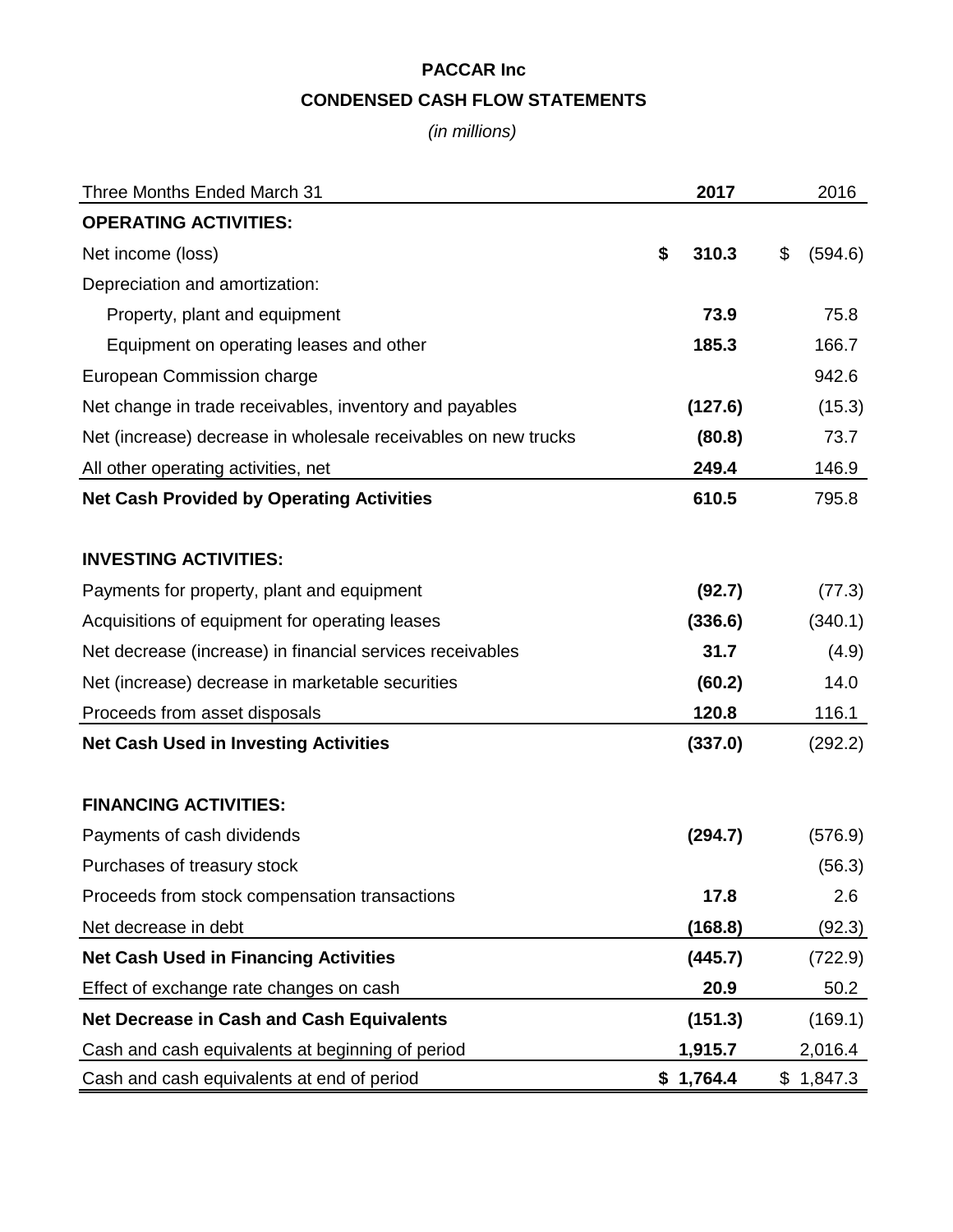## **PACCAR Inc SEGMENT AND OTHER INFORMATION**

*(in millions)*

|                                   | <b>Three Months Ended</b> |    |           |
|-----------------------------------|---------------------------|----|-----------|
|                                   | March 31                  |    |           |
|                                   | 2017                      |    | 2016      |
| <b>Sales and Revenues:</b>        |                           |    |           |
| <b>Truck</b>                      | \$3,130.1                 |    | \$3,270.5 |
| Parts                             | 786.7                     |    | 719.5     |
| <b>Financial Services</b>         | 302.2                     |    | 289.4     |
| Other                             | 18.9                      |    | 20.6      |
|                                   | \$4,237.9                 |    | \$4,300.0 |
|                                   |                           |    |           |
| <b>Pretax Profit (Loss):</b>      |                           |    |           |
| <b>Truck</b>                      | \$<br>241.7               | \$ | 304.1     |
| Parts                             | 151.7                     |    | 134.6     |
| <b>Financial Services</b>         | 57.3                      |    | 80.3      |
| <b>European Commission Charge</b> |                           |    | (942.6)   |
| Investment Income and Other       | (2.5)                     |    | (6.0)     |
|                                   | \$<br>448.2               | \$ | (429.6)   |

#### **GEOGRAPHIC REVENUE**

*(in millions)*

|                          |           | <b>Three Months Ended</b> |  |
|--------------------------|-----------|---------------------------|--|
|                          | March 31  |                           |  |
|                          | 2017      | 2016                      |  |
| United States and Canada | \$2,522.5 | \$2,591.5                 |  |
| Europe                   | 1,231.2   | 1,270.1                   |  |
| Other                    | 484.2     | 438.4                     |  |
|                          | \$4,237.9 | \$4,300.0                 |  |

### **NEW TRUCK DELIVERIES**

|                          | <b>Three Months Ended</b> |        |  |
|--------------------------|---------------------------|--------|--|
|                          | March 31                  |        |  |
|                          | 2017                      | 2016   |  |
| United States and Canada | 17,000                    | 18,500 |  |
| Europe                   | 14,300                    | 13,500 |  |
| Other                    | 3,700                     | 3,300  |  |
|                          | 35,000                    | 35,300 |  |